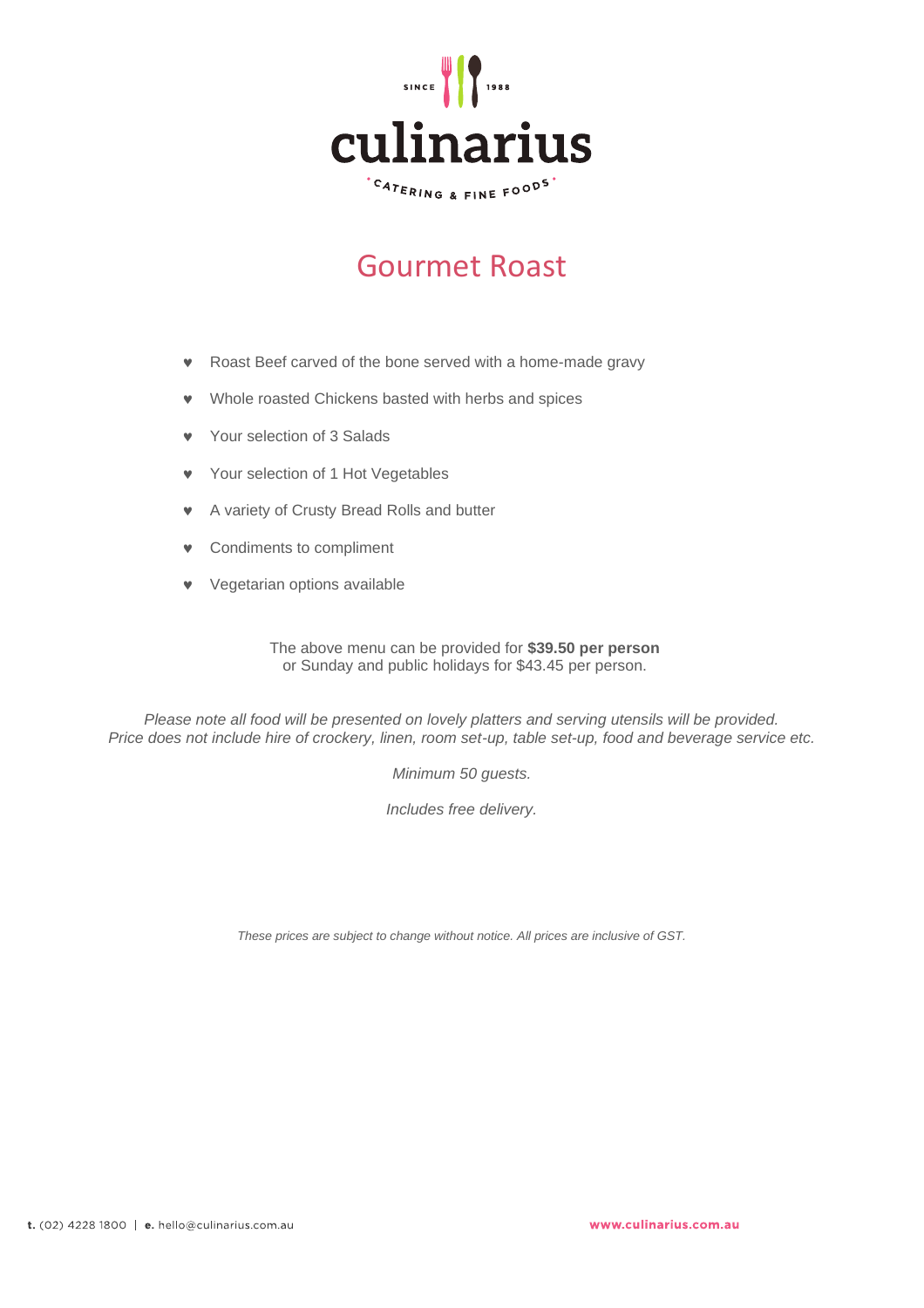

# **Salad and Vegetables**

# **Caesar**

 Crisp cos lettuce, bacon, grated egg, shaved parmesan and Culinarius' home-made dressing. (Anchovies optional)

# **Prawn and Crab Pasta**

 Tiger prawns, crab meat, celery, Spanish onion, red capsicum and chopped coriander. Dressed in a gentle sweet chilli mayonnaise and finished with a delightful mango salsa.

#### **Potato**

 Seasoned and oven roasted chat potatoes, egg, diced gherkin, Spanish onion and fresh basil. Dressed in a light seeded mustard mayonnaise.

# **Greek**

 Roughly chopped cucumber, Spanish onion, red capsicum, mixed with crisp cos lettuce and finished with fetta and kalamata olives. Complimented by a lemon, oregano, garlic and olive oil dressing.

# **Roast Vegetable**

 With baked beetroot, sweet potato, onion & eggplant. Served on a bed of mesclun with balsamic vinegar dressing.

#### **Culinarius' Creation**

 Mixed leaf with tomato, Spanish onion, cucumber, red capsicum, shaved carrot. Topped with fresh herbs, sliced olives and complimented with a balsamic vinaigrette.

- **v** Seasoned and oven roasted vegetables.
- Potato Casserole; with layers of potato, onion, matured cheese and double cream
- Broccoli and Cauliflower au-gratin; with flaked almond
- Melange of seasonal vegetables; in a light curry or butter sauce
- Hot buttered Chat Potatoes baked in rosemary and olive oil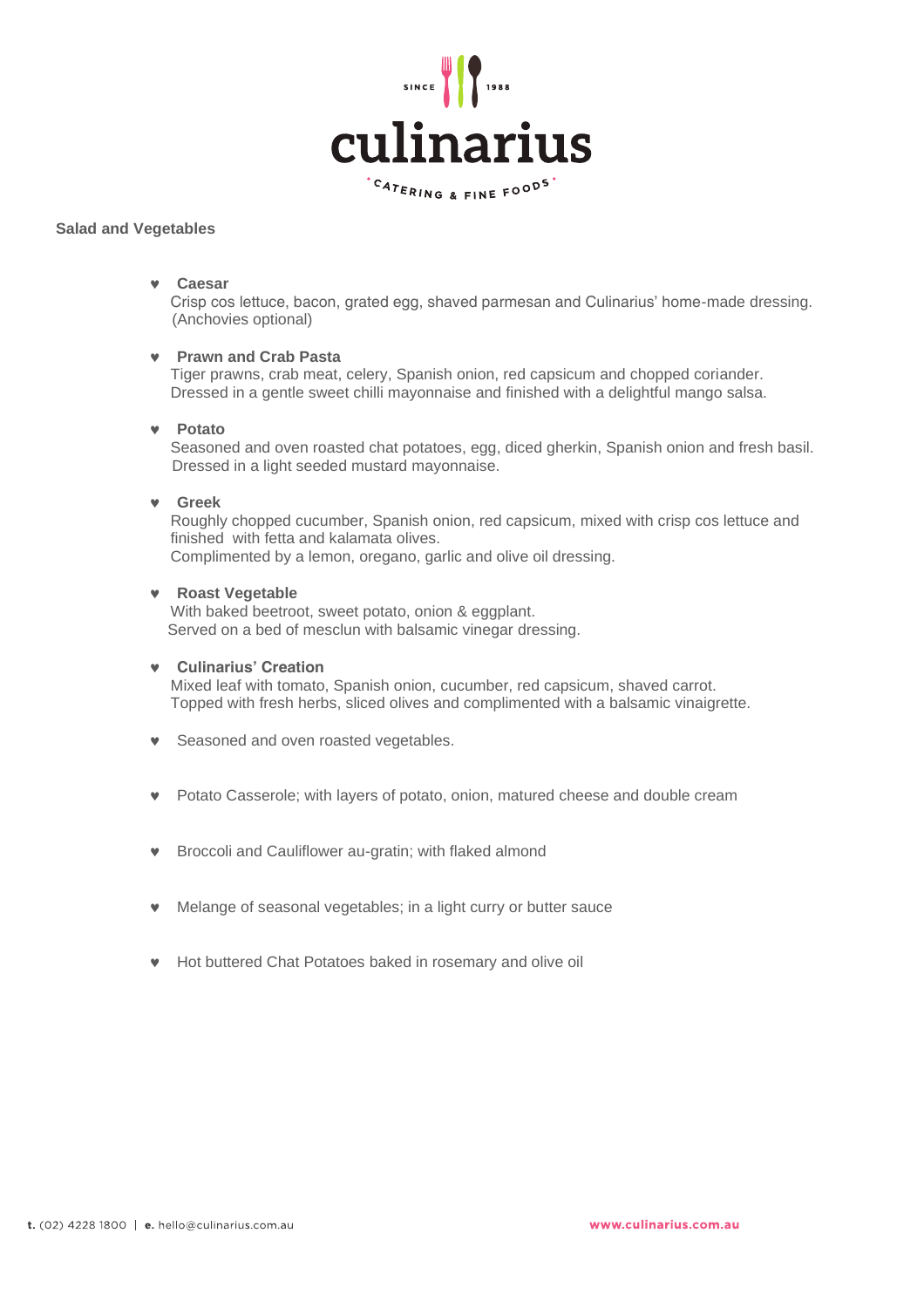

# **Optional Additions**

**Finger Food on Arrival** 

**\$10 per person** or Sunday & Public Holiday **\$11 per person**

- Crudités Basket with freshly sliced vegetables, semi-dried vegetables, gourmet cheese, olives, crackers and a home-made dip
- Canapés with assorted delicious toppings
- Char-grilled Meat Balls with char-vegie relish
- Vegetarian Mini Spring Rolls with sweet chilli jam

# **Dessert**

**\$7.95 per person** or Sunday & Public Holiday **\$8.75 per person** (Choose any 2 selections)

- Sticky Date Pudding; Served warm with hot butterscotch sauce
- **v** Citrus Tart; Refreshing lemon tart
- Baked Cheesecake; Topped with fresh strawberries & blueberries lightly glazed
- Pavlova; fluffy meringue topped with fresh cream and fresh fruits in season
- Home-made Gelati: Homemade Gelato with spun toffee, hazelnut praline, crisp biscotti and crushed nuts (only available if adequate freezer space available)
- Fresh Tropical Fruit and Australian Cheese Platter with crackers
- Chocolate mousse served in martini glasses with a choc dipped strawberry
- **•** Fruit Salad: with fresh fruits in season

#### **Staff Charges**

We can arrange delivery of all food to you or our wait staff can come along and take care of everything

| <b>Monday to Friday</b> | <b>Wait Staff</b><br>Chef<br><b>Beverage Staff</b> | \$39 per hour<br>\$49 per hour<br>\$44 per hour |
|-------------------------|----------------------------------------------------|-------------------------------------------------|
| <b>Saturday</b>         | Wait staff<br>Chef<br><b>Beverage Staff</b>        | \$44 per hour<br>\$54 per hour<br>\$49 per hour |
| Sunday                  | <b>Wait Staff</b><br>Chef<br><b>Beverage Staff</b> | \$49 per hour<br>\$60 per hour<br>\$54 per hour |

*Staff minimum 4 hours, travel time applies. Please note all our beverage staff have their Responsible Service of Alcohol Certificate.*